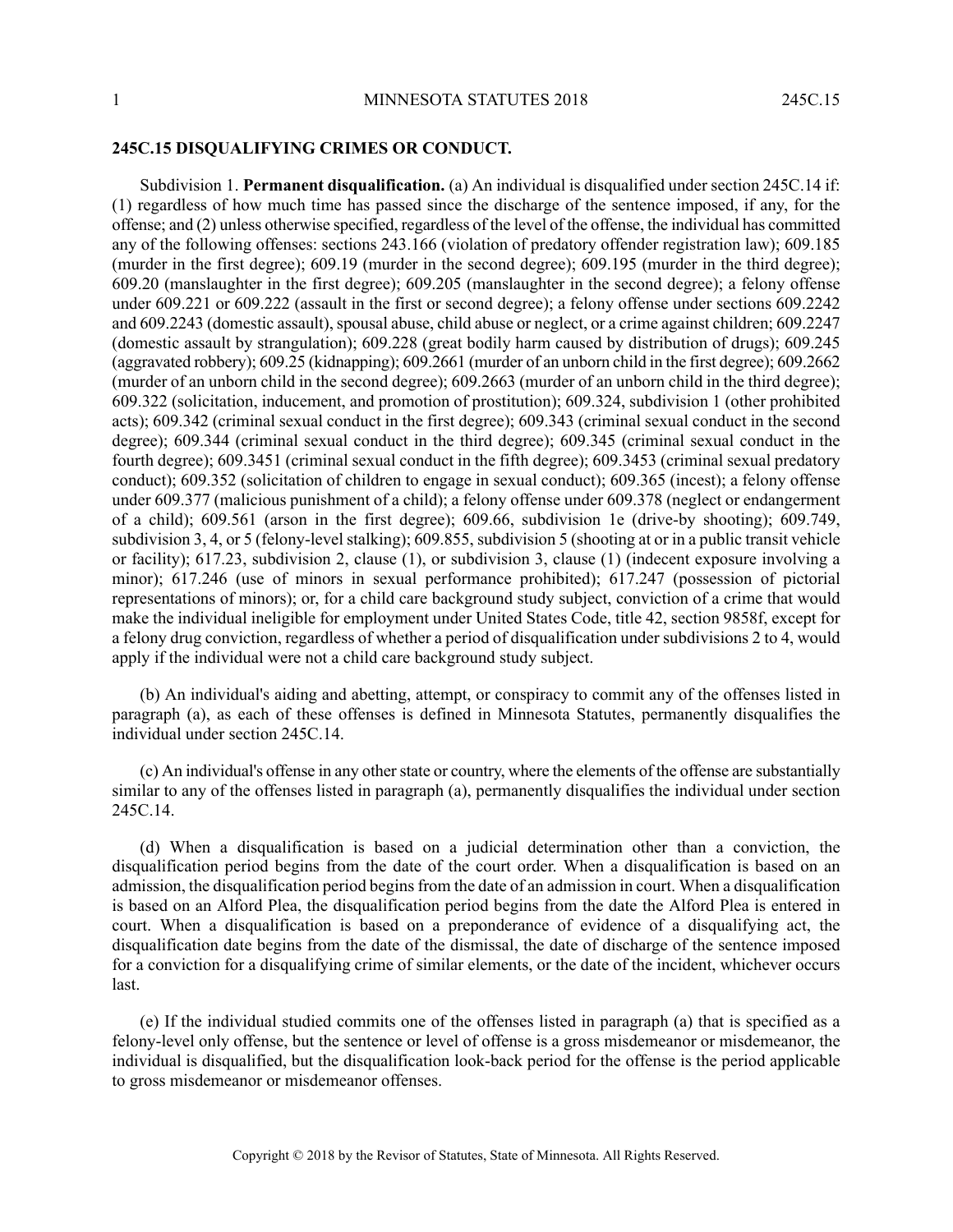(f) A child care background study subject shall be disqualified if the individual is registered, or required to be registered, on a state sex offender registry or repository or the National Sex Offender Registry.

Subd. 2. **15-year disqualification.** (a) An individual is disqualified under section 245C.14 if: (1) less than 15 years have passed since the discharge of the sentence imposed, if any, for the offense; and (2) the individual has committed a felony-level violation of any of the following offenses: sections 256.98 (wrongfully obtaining assistance); 268.182 (fraud); 393.07, subdivision 10, paragraph (c) (federal Food Stamp Program fraud); 609.165 (felon ineligible to possess firearm); 609.2112, 609.2113, or 609.2114 (criminal vehicular homicide or injury); 609.215 (suicide); 609.223 or 609.2231 (assault in the third or fourth degree); repeat offenses under 609.224 (assault in the fifth degree); 609.229 (crimes committed for benefit of a gang); 609.2325 (criminal abuse of a vulnerable adult); 609.2335 (financial exploitation of a vulnerable adult); 609.235 (use of drugs to injure or facilitate crime); 609.24 (simple robbery); 609.255 (false imprisonment); 609.2664 (manslaughter of an unborn child in the first degree); 609.2665 (manslaughter of an unborn child in the second degree); 609.267 (assault of an unborn child in the first degree); 609.2671 (assault of an unborn child in the second degree); 609.268 (injury or death of an unborn child in the commission of a crime); 609.27 (coercion); 609.275 (attempt to coerce); 609.466 (medical assistance fraud); 609.495 (aiding an offender); 609.498, subdivision 1 or 1b (aggravated first-degree or first-degree tampering with a witness); 609.52 (theft); 609.521 (possession of shoplifting gear); 609.525 (bringing stolen goods into Minnesota); 609.527 (identity theft); 609.53 (receiving stolen property); 609.535 (issuance of dishonored checks); 609.562 (arson in the second degree); 609.563 (arson in the third degree); 609.582 (burglary); 609.59 (possession of burglary tools); 609.611 (insurance fraud); 609.625 (aggravated forgery); 609.63 (forgery); 609.631 (check forgery; offering a forged check); 609.635 (obtaining signature by false pretense); 609.66 (dangerous weapons); 609.67 (machine guns and short-barreled shotguns); 609.687 (adulteration); 609.71 (riot); 609.713 (terroristic threats); 609.82 (fraud in obtaining credit); 609.821 (financial transaction card fraud); 617.23 (indecent exposure), not involving a minor; repeat offenses under 617.241 (obscene materials and performances; distribution and exhibition prohibited; penalty); 624.713 (certain persons not to possess firearms); chapter 152 (drugs; controlled substance); or Minnesota Statutes 2012, section 609.21; or a felony-level conviction involving alcohol or drug use.

(b) An individual is disqualified under section 245C.14 if less than 15 years has passed since the individual's aiding and abetting, attempt, or conspiracy to commit any of the offenses listed in paragraph (a), as each of these offenses is defined in Minnesota Statutes.

(c) An individual is disqualified under section 245C.14 if less than 15 years has passed since the termination of the individual's parental rights under section 260C.301, subdivision 1, paragraph (b), or subdivision 3.

(d) An individual is disqualified under section 245C.14 if less than 15 years has passed since the discharge of the sentence imposed for an offense in any other state or country, the elements of which are substantially similar to the elements of the offenses listed in paragraph (a).

(e) If the individual studied commits one of the offenses listed in paragraph (a), but the sentence or level of offense is a gross misdemeanor or misdemeanor, the individual is disqualified but the disqualification look-back period for the offense is the period applicable to the gross misdemeanor or misdemeanor disposition.

(f) When a disqualification is based on a judicial determination other than a conviction, the disqualification period begins from the date of the court order. When a disqualification is based on an admission, the disqualification period begins from the date of an admission in court. When a disqualification is based on an Alford Plea, the disqualification period begins from the date the Alford Plea is entered in court. When a disqualification is based on a preponderance of evidence of a disqualifying act, the disqualification date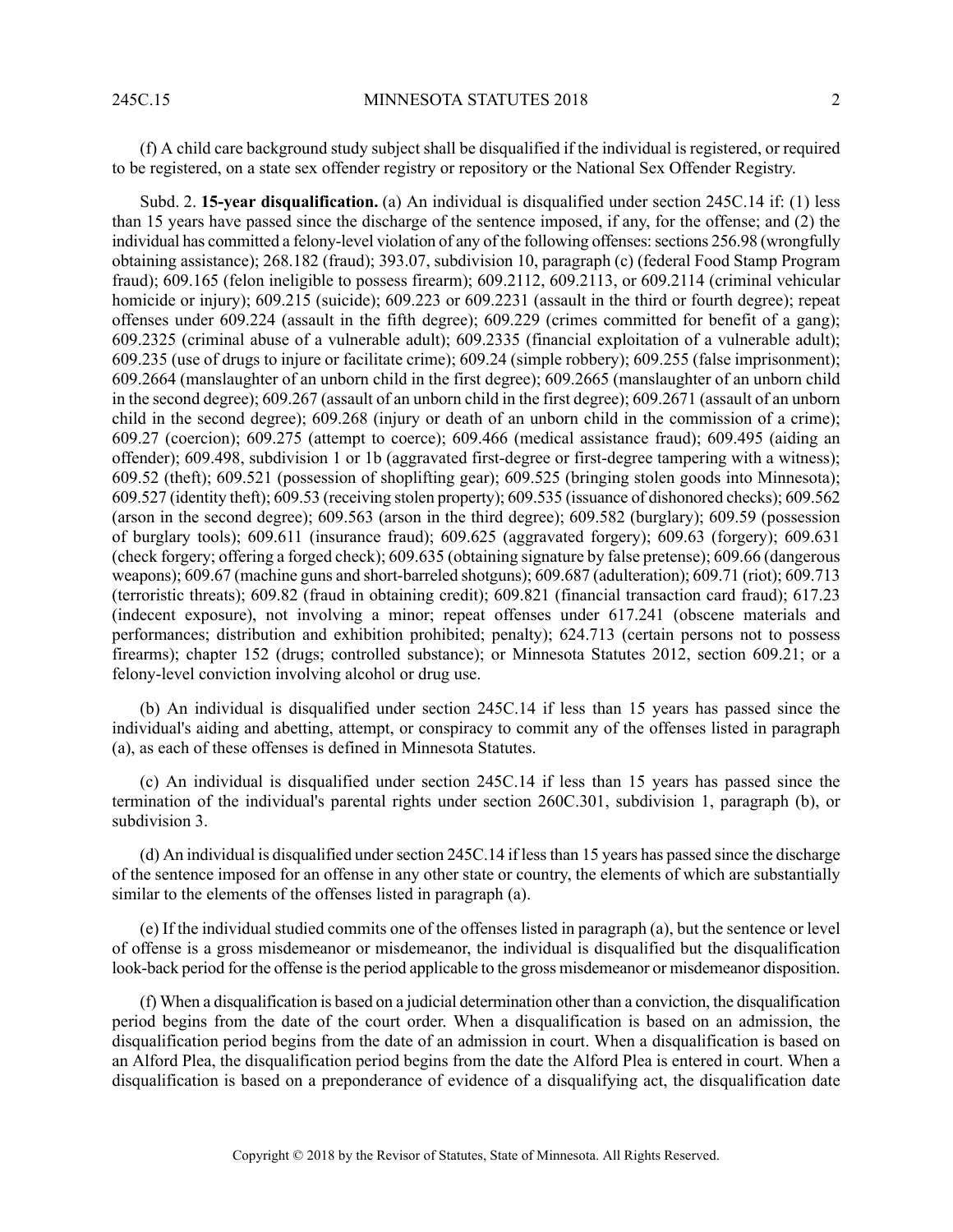begins from the date of the dismissal, the date of discharge of the sentence imposed for a conviction for a disqualifying crime of similar elements, or the date of the incident, whichever occurs last.

Subd. 3. **Ten-year disqualification.** (a) An individual is disqualified under section 245C.14 if: (1) less than ten years have passed since the discharge of the sentence imposed, if any, for the offense; and (2) the individual has committed a gross misdemeanor-level violation of any of the following offenses: sections 256.98 (wrongfully obtaining assistance); 268.182 (fraud); 393.07, subdivision 10, paragraph (c) (federal Food Stamp Program fraud); 609.2112, 609.2113, or 609.2114 (criminal vehicular homicide or injury); 609.221 or 609.222 (assault in the first or second degree); 609.223 or 609.2231 (assault in the third or fourth degree); 609.224 (assault in the fifth degree); 609.224, subdivision 2, paragraph (c) (assault in the fifth degree by a caregiver against a vulnerable adult); 609.2242 and 609.2243 (domestic assault); 609.23 (mistreatment of persons confined); 609.231 (mistreatment of residents or patients); 609.2325 (criminal abuse of a vulnerable adult); 609.233 (criminal neglect of a vulnerable adult); 609.2335 (financial exploitation of a vulnerable adult); 609.234 (failure to report maltreatment of a vulnerable adult); 609.265 (abduction); 609.275 (attempt to coerce); 609.324, subdivision 1a (other prohibited acts; minor engaged in prostitution); 609.33 (disorderly house); 609.377 (malicious punishment of a child); 609.378 (neglect or endangerment of a child); 609.466 (medical assistance fraud); 609.52 (theft); 609.525 (bringing stolen goodsinto Minnesota); 609.527 (identity theft); 609.53 (receiving stolen property); 609.535 (issuance of dishonored checks); 609.582 (burglary); 609.59 (possession of burglary tools); 609.611 (insurance fraud); 609.631 (check forgery; offering a forged check); 609.66 (dangerous weapons); 609.71 (riot); 609.72, subdivision 3 (disorderly conduct against a vulnerable adult); repeat offenses under 609.746 (interference with privacy); 609.749, subdivision 2 (stalking); 609.82 (fraud in obtaining credit); 609.821 (financial transaction card fraud); 617.23 (indecent exposure), not involving a minor; 617.241 (obscene materials and performances); 617.243 (indecent literature, distribution); 617.293 (harmful materials; dissemination and display to minors prohibited); or Minnesota Statutes 2012, section 609.21; or violation of an order for protection under section 518B.01, subdivision 14.

(b) An individual is disqualified under section 245C.14 if less than ten years has passed since the individual's aiding and abetting, attempt, or conspiracy to commit any of the offenses listed in paragraph (a), as each of these offenses is defined in Minnesota Statutes.

 $(c)$  An individual is disqualified under section 245C.14 if less than ten years has passed since the discharge of the sentence imposed for an offense in any other state or country, the elements of which are substantially similar to the elements of any of the offenses listed in paragraph (a).

(d) If the individual studied commits one of the offenses listed in paragraph (a), but the sentence or level of offense is a misdemeanor disposition, the individual is disqualified but the disqualification lookback period for the offense is the period applicable to misdemeanors.

(e) When a disqualification is based on a judicial determination other than a conviction, the disqualification period begins from the date of the court order. When a disqualification is based on an admission, the disqualification period begins from the date of an admission in court. When a disqualification is based on an Alford Plea, the disqualification period begins from the date the Alford Plea is entered in court. When a disqualification is based on a preponderance of evidence of a disqualifying act, the disqualification date begins from the date of the dismissal, the date of discharge of the sentence imposed for a conviction for a disqualifying crime of similar elements, or the date of the incident, whichever occurs last.

Subd. 4. **Seven-year disqualification.** (a) An individual is disqualified under section 245C.14 if: (1) less than seven years has passed since the discharge of the sentence imposed, if any, for the offense; and (2) the individual has committed a misdemeanor-level violation of any of the following offenses: sections 256.98 (wrongfully obtaining assistance); 268.182 (fraud); 393.07, subdivision 10, paragraph (c) (federal Food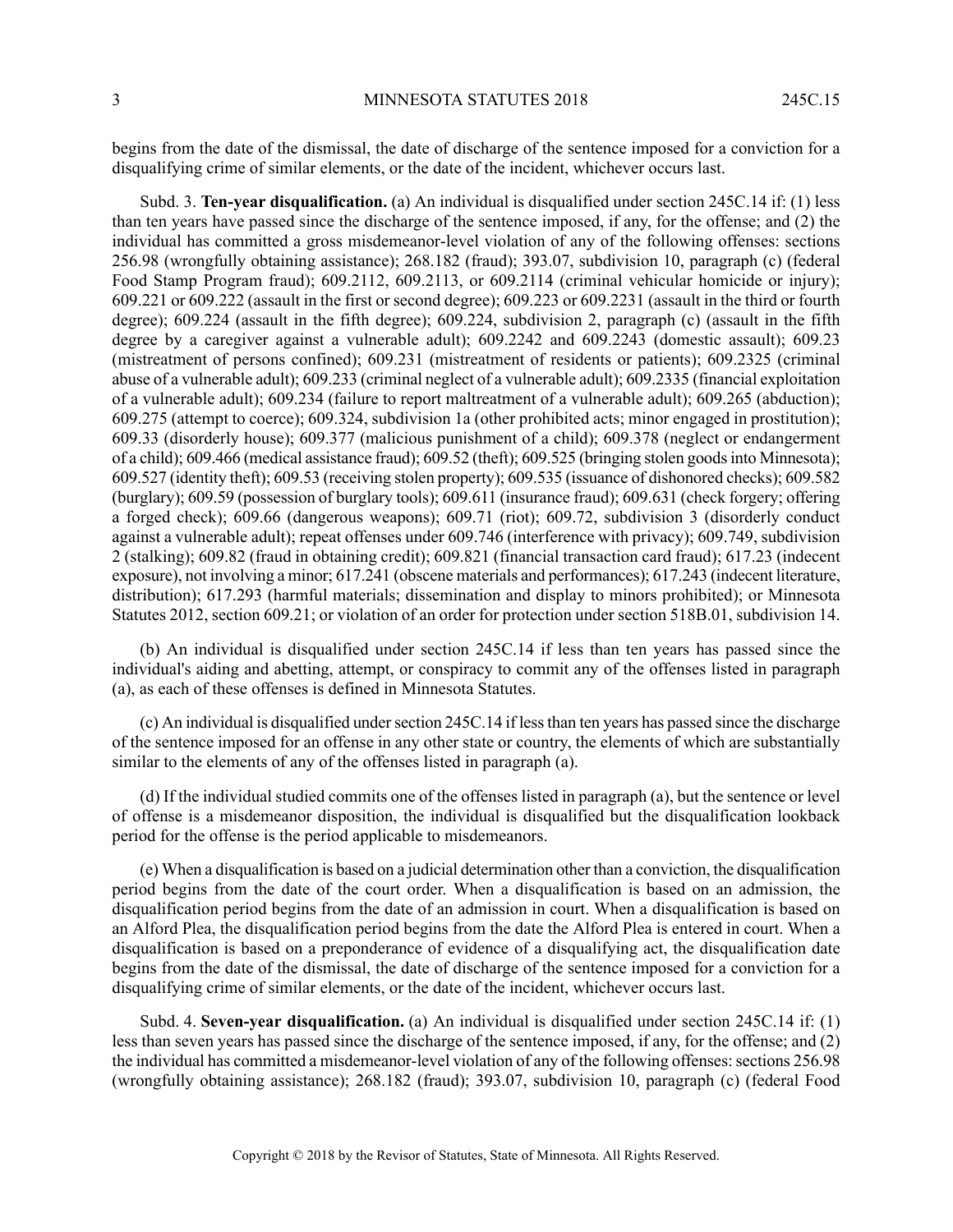Stamp Program fraud); 609.2112, 609.2113, or 609.2114 (criminal vehicular homicide or injury); 609.221 (assault in the first degree); 609.222 (assault in the second degree); 609.223 (assault in the third degree); 609.2231 (assault in the fourth degree); 609.224 (assault in the fifth degree); 609.2242 (domestic assault); 609.2335 (financial exploitation of a vulnerable adult); 609.234 (failure to report maltreatment of a vulnerable adult); 609.2672 (assault of an unborn child in the third degree); 609.27 (coercion); violation of an order for protection under 609.3232 (protective order authorized; procedures; penalties); 609.466 (medical assistance fraud); 609.52 (theft); 609.525 (bringing stolen goods into Minnesota); 609.527 (identity theft); 609.53 (receiving stolen property); 609.535 (issuance of dishonored checks); 609.611 (insurance fraud); 609.66 (dangerous weapons); 609.665 (spring guns); 609.746 (interference with privacy); 609.79 (obscene or harassing telephone calls); 609.795 (letter, telegram, or package; opening; harassment); 609.82 (fraud in obtaining credit); 609.821 (financial transaction card fraud); 617.23 (indecent exposure), not involving a minor; 617.293 (harmful materials; dissemination and display to minors prohibited); or Minnesota Statutes 2012, section 609.21; or violation of an order for protection under section 518B.01 (Domestic Abuse Act).

(b) An individual is disqualified under section 245C.14 if less than seven years has passed since a determination or disposition of the individual's:

(1) failure to make required reports under section 626.556, subdivision 3, or 626.557, subdivision 3, for incidents in which: (i) the final disposition under section 626.556 or 626.557 was substantiated maltreatment, and (ii) the maltreatment was recurring or serious; or

(2) substantiated serious or recurring maltreatment of a minor under section 626.556, a vulnerable adult under section 626.557, or serious or recurring maltreatment in any other state, the elements of which are substantially similar to the elements of maltreatment under section 626.556 or 626.557 for which: (i) there is a preponderance of evidence that the maltreatment occurred, and (ii) the subject was responsible for the maltreatment.

(c) An individual is disqualified under section 245C.14 if less than seven years has passed since the individual's aiding and abetting, attempt, or conspiracy to commit any of the offenses listed in paragraphs (a) and (b), as each of these offenses is defined in Minnesota Statutes.

(d) An individual is disqualified under section 245C.14 if less than seven years has passed since the discharge of the sentence imposed for an offense in any other state or country, the elements of which are substantially similar to the elements of any of the offenses listed in paragraphs (a) and (b).

(e) When a disqualification is based on a judicial determination other than a conviction, the disqualification period begins from the date of the court order. When a disqualification is based on an admission, the disqualification period begins from the date of an admission in court. When a disqualification is based on an Alford Plea, the disqualification period begins from the date the Alford Plea is entered in court. When a disqualification is based on a preponderance of evidence of a disqualifying act, the disqualification date begins from the date of the dismissal, the date of discharge of the sentence imposed for a conviction for a disqualifying crime of similar elements, or the date of the incident, whichever occurs last.

(f) An individual is disqualified under section 245C.14 if less than seven years has passed since the individual was disqualified under section 256.98, subdivision 8.